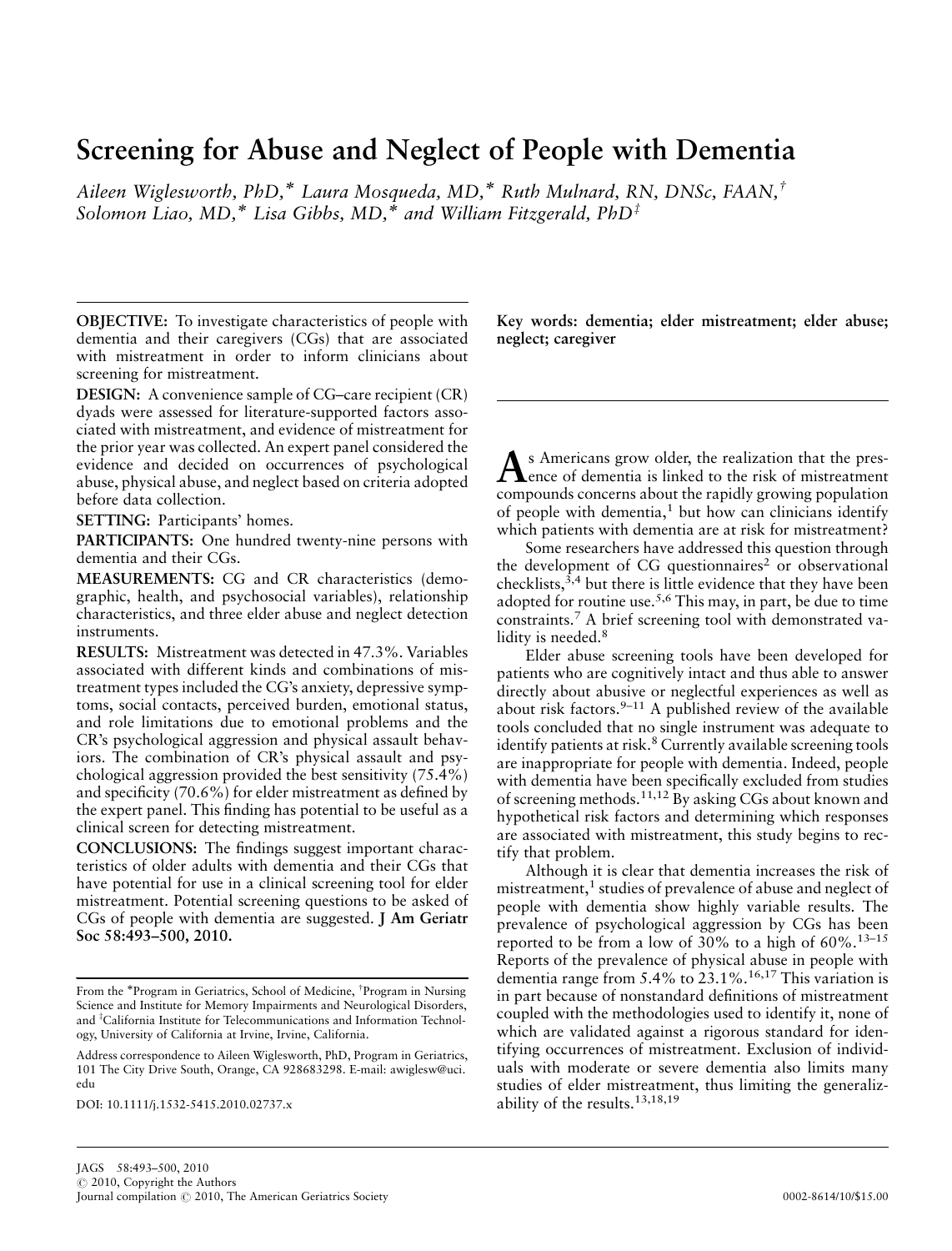Mistreatment occurs when CGs cause harm to persons with dementia (referred to hereafter as care recipients (CRs)) through their actions or failure to act. Risk factors can be characteristics of the CR, the CG, their relationship, and the environment. These formed the design of the current study. Some CG factors associated with mistreatment of CR include poor health,<sup>20</sup> social isolation,<sup>14</sup> and mental health problems such as depressive symptoms<sup>13,17,21,22</sup> and anxiety.<sup>23</sup> The CG's perception of caregiving burden has been associated with multiple types of abuse.13,15,20,23,24 Similarly, being a spouse  $CG<sub>1</sub>$ <sup>15,25</sup> duration of caregiving,14,21 and a shared living arrangement have been associated with mistreatment.<sup>15,17,20</sup> A poor premorbid relationship<sup>14,23</sup> was associated with  $CG$  physical aggression, whereas a good premorbid relationship<sup>22,23</sup> and the use of formal services<sup> $24$ </sup> were associated with lower likelihood of mistreatment. CR factors significantly related to elder abuse included poor functional status<sup>15,21</sup> and moresevere cognitive impairment.<sup>13,15,24,26,27</sup> Several studies have associated CR behavioral problems with mistreatment,16,23,28,29 and CR physical aggression specifically with physical abuse.17,21,25

A more-accurate assessment of mistreatment in a population with dementia can be drawn by examining the entire spectrum of dementia from mild to severe and using the latest consensus-recommended methodology, an expert panel called LEAD (Longitudinal, Experts, All Data), to determine whether people with dementia have been mistreated.<sup>30</sup> Because older adults frequently experience more than one type of mistreatment,  $28,31$  the current study sought to determine which factors could be used to screen for different mistreatment outcomes in a population of individuals with dementia and their CGs.

# DESIGN AND METHODS

The data collected for the study fell in two categories: outcomes (direct evidence of mistreatment used to determine whether abuse or neglect had occurred) and independent variables (measures of factors that hypothetically indicate that mistreatment is likely to be occurring (potential risk factors)). CRs and their CGs (dyads) were recruited for the study, and a home visit was scheduled over the telephone. Data were collected during home visits. Later, an expert (LEAD) panel made a determination about mistreatment of the CR after considering all of the evidence that the research team presented.

To guide the selection of independent variables, the project adopted features of a sociocultural context risk model of elder mistreatment<sup>30</sup> by taking into account individual and interpersonal variables related to the older adult and someone in a position of trust to the older adult, such as a CG. Selection of variables was informed by prior studies and augmented by further interpretation of the model based on the experience of the project's clinicians. Figure 1 shows the theoretical model.

# Overview

The institutional review board of the University of California, Irvine (UCI) approved the study. Inclusion criteria were aged 50 and older, community-living, English-speaking, diagnosed with Alzheimer's disease or a related dementia, and having an adult CG willing to participate in the research. A convenience sample of CR/CG dyads was recruited from patients of UCI physicians (21%), participants engaged in dementia research at UCI (32%), CGs contacting the local Alzheimer's Association chapter (19%), or clients attending an adult day care center  $(9\%)$ . The remaining participants were recruited through flyers and print media advertisements (14%) or through mass email distribution to UCI employees (5%). Dementia diagnoses were confirmed through medical record review. The research team complied with mandatory reporting laws in California; suspected physical abuse or neglect was reported to Adult Protective Services within 24 hours.

The field research team consisted of a clinician experienced in working with older adults (nurse practitioner or physical therapist) and a research assistant. Dyads were informed before formal consenting that the researchers would report suspected elder mistreatment. Only one dyad refused to participate based on the mandated reporting requirement. The clinician assessed the CR's decision-making capacity (with a tool modeled after the MacArthur Competence Assessment Tool for Clinical Research),<sup>32</sup> obtaining consent from a qualified surrogate as needed. The 90-minute assessment included a brief interview with the dyad, separation of the dyad for data collection, mostly from the CG, using a battery of instruments, and a brief home tour.

The LEAD panel members included three board-certified geriatricians, with a combined total of 31 years practicing geriatrics and 28 years working in the field of elder abuse (LM, SL, LG). All three were members of a medical response team<sup>33</sup> for an elder abuse forensic center.<sup>34</sup> Other LEAD panel members included a dementia researcher with a doctorate in nursing (RM) and a gerontologist specializing in elder abuse research (AW).

#### Outcome Measures

At monthly meetings, the research team presented all available evidence of mistreatment to the LEAD panel to assess presence or absence of CG physical abuse, psychological abuse and neglect in the past year, or inability to assess because of insufficient evidence. Definitions of these types of mistreatment were adopted by the panel a priori as criteria for their decisions (definitions available at [http://](http://www.centeronelderabuse.org/) [www.centeronelderabuse.org/\). The measures of CG, CR,](http://www.centeronelderabuse.org/) [and interpersonal characteristics \(Figure 1\) were withheld](http://www.centeronelderabuse.org/) [from the LEAD panel so that tests of association would not](http://www.centeronelderabuse.org/) [be compromised. The data presented to the panel consisted](http://www.centeronelderabuse.org/) [of medical records, home visit observations, and data from](http://www.centeronelderabuse.org/) [modified versions of three instruments:](http://www.centeronelderabuse.org/)

- (1) the CG's self-report on the Physical Assault and Psychological Aggression Scales from the Revised Conflict Tactics Scales (CTS2)<sup>35</sup> and the clinician's responses to
- (2) the Elder Abuse Instrument<sup>3</sup> and
- (3) the Safety of the Environment section of the Self-Neglect Assessment Scale (SotE).<sup>36</sup>

The latter two instruments are elder abuse screening tools with Likert scale scoring (from no evidence to definite evidence of abuse or neglect). After presenting findings from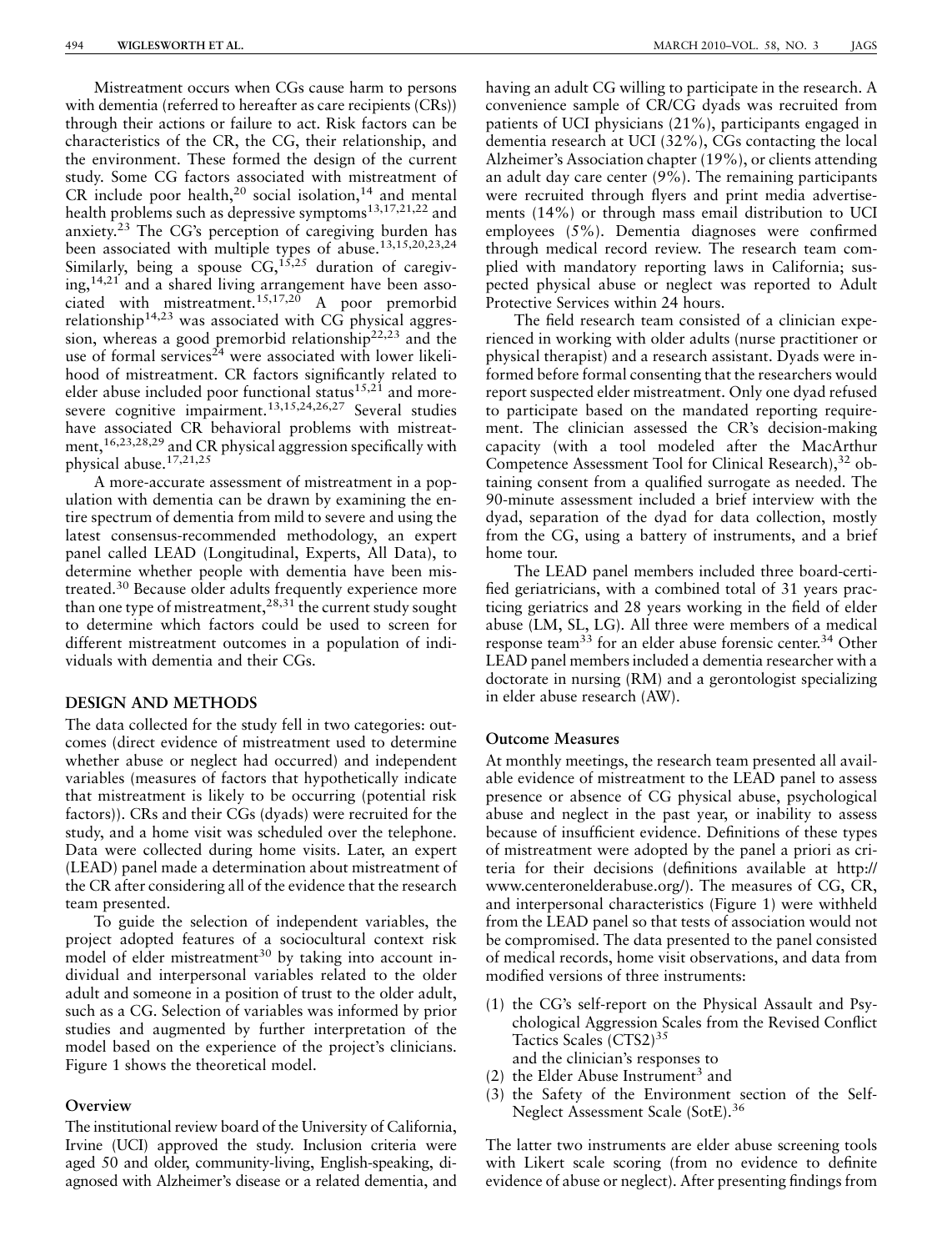

Figure 1. Theoretical model for risk of elder mistreatment by dementia caregivers.

home visits, the research team responded to the panel's questions regarding their observations and assessments. Panel members were polled in round robin fashion, rotating the order of polling so that each member had an opportunity to go first, second, etc. If the poll did not yield a unanimous decision, the panel members stated the reasoning behind their decisions, discussion followed, and the panel was polled again. Most LEAD panel outcome determinations were unanimous, with one dissenting member in fewer than five of 129 decisions.

The Elder Abuse Instrument involves a brief medical interview for detecting conditions associated with physical abuse, restraint, and neglect of the CR (e.g., bruising, pressure ulcers). The SotE assesses household safety with ratings for clutter, odor, and other conditions. The CTS2 is widely used in studies of domestic partner violence to measure conflict by direct questioning of victims and perpetrators. The items were adapted for CGs, as in other studies.26,37 Examples include ''I insulted or swore at the patient," and "I kicked the patient." The LEAD panel acknowledged that caregiving is emotional and things may be said in anger or frustration. Endorsement of items on the CTS2 did not indicate abuse had occurred unless the acts were severe or chronic. Therefore, the LEAD panel set a priori guidelines for considering these data by reaching consensus for number of occurrences per year (threshold) that would indicate abuse for seven psychological aggression items and 10 physical assault items. For example, kicking a patient was considered physical abuse if done once, but given no other evidence of psychological abuse, insulting and swearing at a patient must occur six to 10 times over a year to be considered abuse.

## Independent Variable Measures

Independent variables consistent with the model adopted for the study (Figure 1) were operationalized using standardized, validated instruments, most with Likert scales summed over multiple items, as described below.

#### CG Characteristics

• Self-rated physical and emotional health: the Medical Outcomes Study 12-Item Short Form Survey (SF-12)<sup>38</sup> consists of one or two items for each of four (of eight) subscales (health status, physical functioning, emotional status, and role limitations due to emotional problems). Two to six discrete choices for each item are valued proportionately from 0 to 100, with higher scores indicating better health (range 0–100).

- $\bullet$  CG depressive symptoms: the Center for Epidemiological Studies Depression Scale (CES-D) Iowa Short Form39,40 consists of 11 items, with higher scores indicating more symptoms (range 0–22).
- $\bullet$  CG state anxiety: the State-Trait Anxiety Inventory  $(STAI)^{41}$  consists of 20 "state" items, with greater anxiety coinciding with higher scores (range 20–80).
- $\bullet$  CG's perceived burden due to the CR's behavioral changes: the Neuropsychiatric Inventory  $(NPI)^{42}$  Caregiver Distress Scale<sup>43</sup> rates the CG's reactions to each of 13 possible behavior changes from 0 to 5 (not distressing to extremely distressing), with higher scores reflecting greater distress (range 0–65).
- $\bullet$  CG social contacts: the Lubben Social Network Scale  $(LSNS)^{44}$  consists of 10 items about contacts with relatives and friends, with a lower score indicating a smaller social network (range 5–50).

## CR Characteristics Assessed by the CG

- $\bullet$  CR's functional capacity: the Bristol Activities of Daily Living scale<sup>45</sup> assesses activities of daily living and instrumental activities of daily living using 20 items, with higher scores indicating poorer functional status (range  $0 - 60$ ).
- $\bullet$  CR's disease stage and dementia severity: the Dementia Severity Rating Scale<sup>46</sup> evaluates 11 abilities (e.g., memory, judgment, speech), with higher scores indicating more-advanced disease staging (range 1–51).
- $\bullet$  CR depressive symptoms: the Structured Clinical Interview for the Diagnostic and Statistical Manual of Mental Disorders depression scale<sup>47</sup> evaluates the presence of nine symptoms during the preceding 2 weeks (range  $(0-9)$ .
- CR's social contacts: the LSNS uses six of 10-items from the standard instrument to assess contacts with relatives and friends (range 6–30).
- $\bullet$ CR aggressive behaviors: the CTS2<sup>35</sup> uses two subscales (the 7-item psychological aggression subscale and the 12-item physical assault subscale) on which the questions are assessed in parallel with the CG's self report for the outcome measure of abuse. For example: item (a) I kicked the patient (outcome) is coupled with item (b) The patient kicked me (independent variable). Responses are numbers of occurrences over the last year  $(0 =$  none and  $1 =$  once to  $6 =$  > 20 times) (range 0–42 and 0–72, respectively).
- $\bullet$  $CR$  neuropsychiatric behaviors: the  $NPI^{42}$  provides frequency and severity ratings for 13 symptom sets, which are multiplied and added, with higher values indicating greater behavioral changes since the onset of dementia (range 0–156).

## Interpersonal Characteristics Assessed by the CG

- The dyad's premorbid relationship: the Mutual Communal Behaviors Scale<sup>48</sup> consists of 10 items describing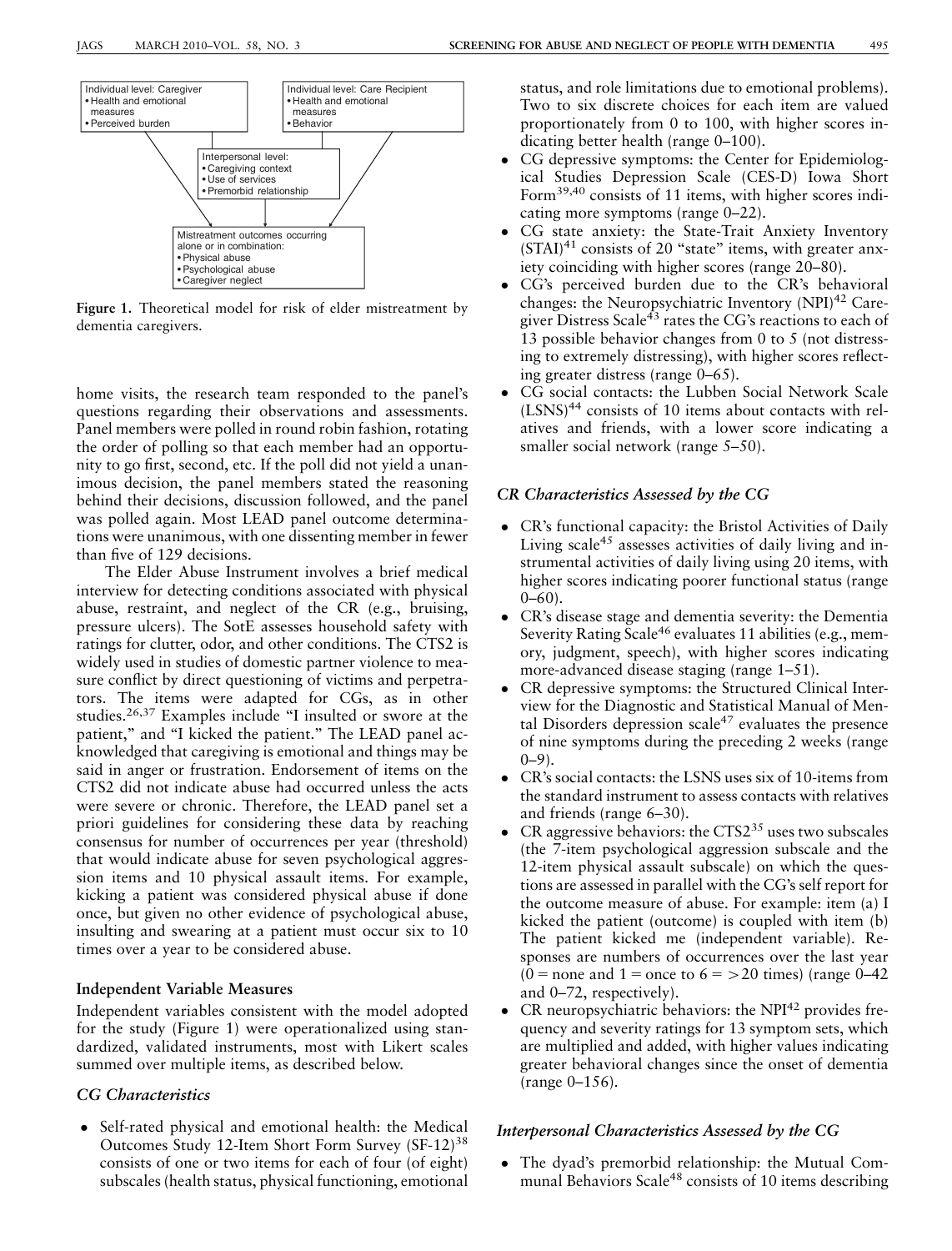relationship interactions, with higher scores indicating more-positive relationships (range 10–40).

 $\bullet$  Number of services used: a checklist of 10 services (e.g., adult day care, CG support groups) was adopted from a checklist used by the Institute for Memory Impairments and Neurological Disorders at UCI (range 0–10).

## The Study Sample

Table 1 contains demographic and interpersonal measures. The sample included CRs with all levels of dementia, 79 (61%) diagnosed with Alzheimer's disease. All but 10 CGs (7.8%; 8 paid and 2 neighbors) were family members, most of them spouses (n = 88, 68%) or daughters (n = 21, 16%). On average, the predominantly non-Hispanic white sample had 2 to 3 years of college education and a median household income of \$41,000 to \$60,000 per year.

## Analysis

Statistical analyses for normality and group differences were performed using SPSS version 17.0 (SPSS, Inc., Chicago, IL), including one-way analysis of variance (ANOVA) and the Kruskal-Wallace (variables with nonnormal distribution) and Pearson chi-square (categorical variables) tests of appropriate independent variables across four naturally occurring outcome groups. Post hoc tests of significant ANOVA findings were conducted. To discover variables eligible for use in a mistreatment screening instrument for CGs of older adults with dementia, independent-sample T-tests and Mann-Whitney tests were conducted for comparison of "mistreatment" and "no mistreatment" groups. Receiver operating characteristic curve (ROC) analyses of 10 independent variables were conducted, as well as further ROC tests of combinations of variables.

|  | Table 1. Participant Characteristics |  |  |
|--|--------------------------------------|--|--|
|--|--------------------------------------|--|--|

| <b>Characteristic</b>                     | <b>Care Recipient</b>  | Caregiver       |
|-------------------------------------------|------------------------|-----------------|
| Demographic                               |                        |                 |
| Female, n (%)                             | 59 (45.7)              | 90 (69.8)       |
| Age, mean $\pm$ SD                        | $77.1 + 8.0$           | $66.5 \pm 12.3$ |
| Married, n (%)                            | 94 (72.8)              | 104 (81)        |
| Income, \$1,000/year, median              | $41 - 60K$             | $41 - 60K$      |
| Education, years, mean $\pm$ SD           | $14.2 \pm 3.3$         | $15.0 \pm 2.5$  |
| Hispanic, $n$ $(\%)$                      | 11(8.5)                | 11(8.5)         |
| Caucasian, n (%)                          | 121 (93.8)             | 114 (88.4)      |
| Disease stage, n (%)*                     |                        |                 |
| Mild                                      | 60 (46.5)              |                 |
| Moderate                                  | 55 (42.6)              |                 |
| Severe                                    | 14 (10.9)              |                 |
| Interpersonal and contextual measures     |                        |                 |
| Relationship, spouse, n (%)               | 88 (68.2)              |                 |
| Caregiving duration $>$ 2 years, n $(\%)$ | 74 (57.4)              |                 |
| Co-residence, n (%)                       | 119 (92.2)             |                 |
| Number of services used, mean $\pm$ SD    | $5.1 \pm 2.1$          |                 |
| Premorbid relationship, mean $\pm$ SD     | $33.2 + 4.8^{\dagger}$ |                 |

-Based on a standard segmentation of Dementia Severity Rating Scale scores.  $*$  As measured with the Mutual Communal Behaviors Scale.

 $SD =$  standard deviation.

# **RESULTS**

## Prevalence and Outcome Groups

The LEAD panel determined that 61 CRs (47.3%) had been mistreated. Of them, 54 (88.5%) experienced psychological abuse, 13 (19.7%) physical abuse, and 18 (29.5%) neglect. The CG self-reported CTS2 psychological aggression and physical abuse scales were consistent with their LEADdetermined psychological and physical abuse outcomes (each with Pearson chi-square  $P < .001$ ). Evidence of abuse indicated on the neglect scale of the Elder Abuse Instrument was significantly associated with LEAD decisions for neglectful caregiving (Pearson's Chi Square,  $P = .001$ ), as was any indication that the CR was unsafe on the SotE (Pearson chi-square  $P = .004$ ). Because these data were presented to the LEAD as input to their decisions, the strong associations were expected.

Four distinct outcome categories emerged: physical abuse with other mistreatment ( $n = 12$ ; all CRs who were physically abused also experienced psychological abuse, neglect, or both); neglect without physical abuse  $(n = 13;$ some were psychologically abused as well); psychological abuse only ( $n = 36$ ); and no mistreatment ( $n = 68$ ). These are the four mistreatment outcome groups represented in the columns of Table 2. Of mistreated older adults, 31.0% experienced multiple mistreatment types.

## Characteristics Associated with Mistreatment Groups

Table 2 gives results of statistical comparisons of these and other variables across the four outcome groups. Significant findings indicate that CGs in the physical abuse with other mistreatment group had worse scores than the no mistreatment (same as no abuse or neglect) CGs on the SF12 emotional health scales: role limitations due to emotional problems (the CG's self-assessment of the degree to which emotional problems have interfered with activities) and poorer mean emotional status (the CG's self-assessment of mood states). The two CTS2 scales of the CR's physical assault and psychological aggression behavior were also worse for physically mistreated CRs, and they also had lower income. Neglect without physical abuse differed from the no mistreatment group in that CGs had higher mean perceived burden and fewer social contacts, and both CR behavior scores were worse. CRs who were neglected also had lower income and less education. Those who were psychologically abused only differed from the no mistreatment group by having higher CG mean perceived burden and the same poor CR behavior markers as the other mistreatment groups. There were also some significant differences between mistreatment groups (Table 2). None of the interpersonal measures differed significantly between groups, and of the demographic measures, only income and education differed.

Tests comparing mistreatment and no mistreatment groups were conducted to discover which variables were the best candidates for a screening tool for mistreatment of people with dementia by their CGs (Table 3). The following characteristics differed between the two groups. CG's who mistreated CRs had significantly lower mean education level and worse general emotional health and were more likely to have more depressive symptoms, greater state anxiety, and higher perceived burden. CRs who were mis-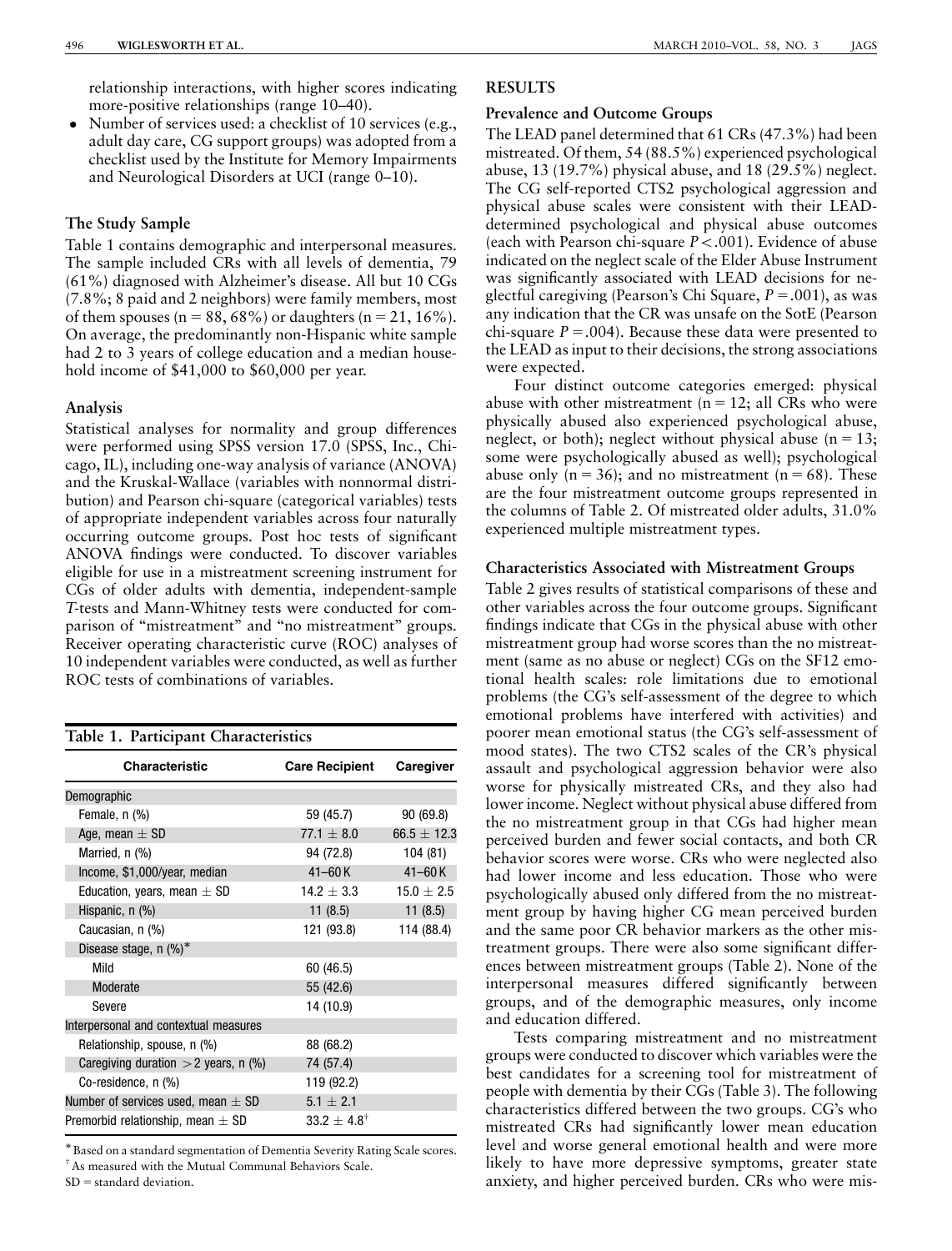#### Table 2. Group Comparisons

|                                                         | Mean $+$ Standard Deviation                                         |                                                             |                                                |                                           |                      |
|---------------------------------------------------------|---------------------------------------------------------------------|-------------------------------------------------------------|------------------------------------------------|-------------------------------------------|----------------------|
| Characteristic                                          | <b>Physical Abuse with</b><br><b>Other Mistreatment</b><br>$n = 12$ | <b>Neglect without</b><br><b>Physical Abuse</b><br>$n = 13$ | Psychological<br><b>Abuse Only</b><br>$n = 36$ | <b>No Abuse</b><br>or Neglect<br>$n = 68$ | P-Value*             |
| Demographic measures                                    |                                                                     |                                                             |                                                |                                           |                      |
| Caregiver income <sup>†</sup>                           | $4.1 \pm 2.1$                                                       | $4.2 \pm 2.5$                                               | $4.6 \pm 2.2$                                  | $4.4 \pm 2.3$                             | .89                  |
| Caregiver education, years                              | $14.3 \pm 2.5$                                                      | $14.2 \pm 2.1$                                              | $14.6 \pm 2.4$                                 | $15.5 \pm 2.4$                            | .08                  |
| Care recipient income <sup><math>\dagger</math></sup>   | $3.2 \pm 1.8^a$                                                     | $3.1 \pm 2.6^b$                                             | $4.1 + 2.3$                                    | $4.8 + 2.7^{ab}$                          | .047                 |
| Care recipient education, years                         | $14.35 \pm 2.8$                                                     | $11.7 \pm 2.9^{ab}$                                         | $14.4 \pm 3.2^{\rm a}$                         | $14.6 \pm 3.4^b$                          | .03                  |
| Caregiver health and emotional measures                 |                                                                     |                                                             |                                                |                                           |                      |
| <b>Health status</b>                                    | $62.5 \pm 29.2$                                                     | $67.3 + 23.7$                                               | $70.0 + 24.8$                                  | $70.6 + 23.2$                             | .65                  |
| Physical functioning                                    | $75.0 \pm 32.0$                                                     | $88.5 \pm 19.4$                                             | $76.4 + 29.8$                                  | $84.2 \pm 26.6$                           | .34                  |
| Role limitations due to emotional problems              | $29.2 \pm 39.6^{ab}$                                                | $57.7 \pm 44.9$                                             | $69.4 + 41.9^a$                                | $77.9 + 37.0^b$                           | .001                 |
| <b>Emotional status</b>                                 | $63.3 \pm 12.3$                                                     | $62.3 \pm 27.4$                                             | $64.4 \pm 20.8$                                | $72.7 + 17.1$                             | .07                  |
| Depressive symptoms                                     | $6.5 + 3.0$                                                         | $5.4 + 5.2$                                                 | $5.2 + 3.8$                                    | $4.0 + 3.6$                               | .10                  |
| State anxiety                                           | $36.6 + 10.0$                                                       | $38.5 \pm 16.5$                                             | $36.9 + 12.0$                                  | $31.5 + 10.2$                             | $.049^{\$}$          |
| Perceived burden                                        | $7.5 \pm 5.7$                                                       | 11.1 $\pm$ 6.3 <sup>a</sup>                                 | $9.0 \pm 7.3^{b}$                              | $6.0 \pm 6.2^{ab}$                        | .03                  |
| Social contacts                                         | $34 \pm 5.5$                                                        | $28.8 \pm 9.2^{ab}$                                         | $35.7 \pm 7.0^a$                               | $35.5 \pm 7.1^{\circ}$                    | .02                  |
| Care recipient health, emotional, and behavior measures |                                                                     |                                                             |                                                |                                           |                      |
| Functional capacity                                     | $21.8 + 14.4$                                                       | $23.5 \pm 13.5$                                             | $19.3 + 11.7$                                  | $21.0 + 14.0$                             | .79                  |
| Disease stage                                           | $24.9 \pm 11.7$                                                     | $24.4 \pm 10.3$                                             | $21.0 \pm 9.2$                                 | $22.7 \pm 10.5$                           | .59                  |
| Depressive symptoms                                     | $2.9 \pm 1.6$                                                       | $3.5 \pm 2.8$                                               | $3.1 \pm 2.1$                                  | $2.6 \pm 1.7$                             | .27                  |
| Social contacts                                         | $12.3 \pm 4.1$                                                      | $12.7 \pm 4.9$                                              | $16.3 \pm 6.0$                                 | $15.4 \pm 5.8$                            | .08                  |
| Physical assault                                        | $8.4 \pm 16.6^a$                                                    | $11.8 + 29.0$                                               | $5.2 + 23.4^b$                                 | $1.3 \pm 5.4^{ab}$                        | $.001$ <sup>II</sup> |
| Psychological aggression                                | $28.6 \pm 31.1^a$                                                   | $22.9 \pm 22.3^b$                                           | $23.9 \pm 27.5^c$                              | $6.2 \pm 11.9^a$                          | < .001               |
| Neuropsychiatric behaviors                              | $14.6 \pm 16.8$                                                     | $18.1 \pm 9.4$                                              | $16.0 \pm 16.4$                                | $13.1 \pm 15.4$                           | .65                  |

-One-way analysis of variance unless otherwise specified.

<sup>†</sup> Based on 6-point Likert scale from  $1 = \frac{15,000}{year}$  to  $6 = \frac{15,000}{year}$ ; 4 = \$41,000–60,000/year.

 $^\ddag$  Significant post hoc test differences between groups are indicated with matching alpha characters (P<.05).

§ Although significant, the post hoc tests were not significant.

 $\mathbb K$ ruskal-Wallis nonparametric test for comparison of means for "k" independent samples, and Mann-Whitney U post hoc tests for differences between groups.

treated had lower mean income and were more likely to engage in physical assault and psychological aggression behaviors toward their CGs.

Optimal sensitivity and specificity in relation to the LEAD outcomes were derived from ROC analyses of significant independent variables (Table 3). Combining the variables with the best specificity (occurrence of any CR physical assault incidents in the previous year) and best balance between sensitivity and specificity (occurrence of more than 4 CR psychological aggression incidents in the previous year) gave the best screening option (sensitivity = 75.4%, specificity = 70.6%). If the CR had assaulted the CG (e.g., hitting, slapping) or was repeatedly aggressive psychologically (e.g., shouting, insulting), the CG had probably committed one or a combination of the three kinds of mistreatment.

## Potential Screening Questions

The CTS2 physical assault scale converted for this study to assess CR behavior consists of 12 items. Nearly all CGs who mistreated (18/19, 94.7%) stated that one of three of these items had occurred at least once in the prevous year.

- The patient threw something at me that could hurt.
- The patient pushed or shoved me.

• The patient grabbed me.

The CTS2 psychological aggression scale for the CR is seven items. Most CGs who mistreated (45/51, 88.0%) indicated that one of three of these items had occurred at least three times in the past year.

- The patient insulted or swore at me.
- $\bullet$ The patient shouted or yelled at me.
- $\bullet$  The patient stomped out of the room, house, or yard during a disagreement.

In the sample, a positive response to any of these six questions would result in 18.6% (24/129) false-positive rate. One way to reduce false positives is with follow-on questions asking the CG about doing these same six actions toward the patient. This and other studies have found this to be a successful strategy for getting those who mistreat to admit to their own abusive actions.<sup>49</sup>

## DISCUSSION

This study shows that people with dementia have high rates of mistreatment despite access to good medical care. Whereas prior studies have failed to validate actual presence of elder mistreatment against a diagnostic standard, this study uses the best standard available, namely the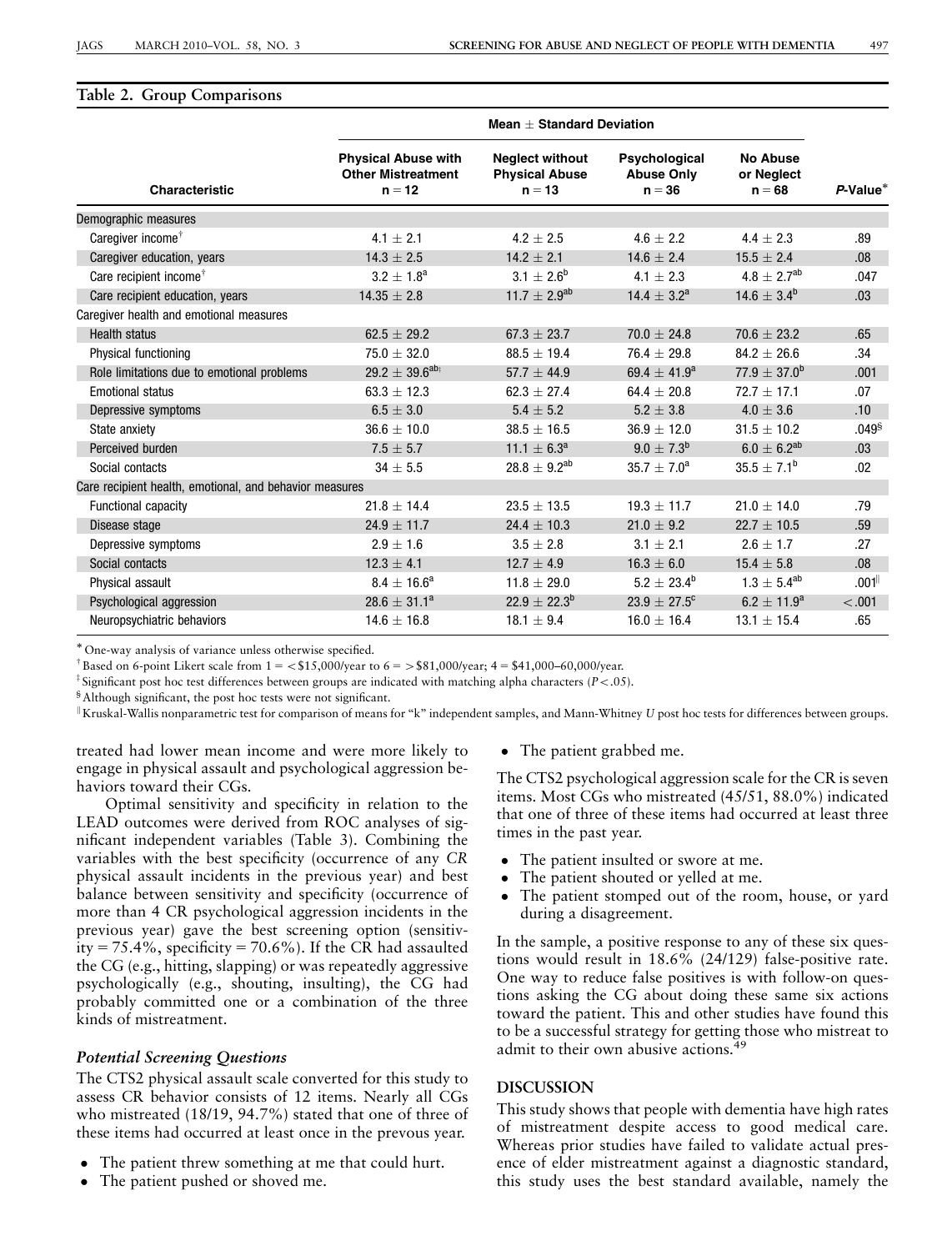#### Table 3. Comparisons: Mistreatment and No Mistreatment Groups

|                                                         | Mean (SD)                           |                                        |                   |                               |  |
|---------------------------------------------------------|-------------------------------------|----------------------------------------|-------------------|-------------------------------|--|
| <b>Characteristic</b>                                   | Abuse, Neglect, or Both<br>$n = 61$ | <b>No Abuse or Neglect</b><br>$n = 68$ | P-Value*          | Sensitivity/Specificity,<br>% |  |
| Demographic measures                                    |                                     |                                        |                   |                               |  |
| Caregiver income <sup>†</sup>                           | $4.4 \pm 2.2$                       | $4.4 \pm 2.3$                          | .90               |                               |  |
| Caregiver education, years                              | $14.4 \pm 2.3$                      | $15.5 \pm 2.4$                         | .01               | 57.4/60.1                     |  |
| Care recipient income <sup><math>†</math></sup>         | $3.7 \pm 2.3$                       | $4.8 \pm 2.7$                          | .01               | 60.3/57.4                     |  |
| Care recipient education, years                         | $13.8 \pm 3.2$                      | $14.6 \pm 3.4$                         | .15               |                               |  |
| Caregiver health and emotional measures                 |                                     |                                        |                   |                               |  |
| <b>Health status</b>                                    | $65.6 \pm 25.1$                     | $70.6 \pm 23.2$                        | .24               |                               |  |
| Physical functioning                                    | $78.7 + 28.4$                       | $84.2 + 26.6$                          | .26               |                               |  |
| Role limitations due to emotional problems              | $59.0 \pm 44.3$                     | $77.9 \pm 37$                          | .01               | 70.6/50.8                     |  |
| <b>Emotional status</b>                                 | $63.8 \pm 20.8$                     | $72.7 + 17.1$                          | .009              | 52.9/67.2                     |  |
| Depressive symptoms                                     | $5.6 + 4.0$                         | $4.0 \pm 3.6$                          | .02               | 57.4/66.2                     |  |
| State anxiety                                           | $37.2 + 12.6$                       | $31.5 + 10.2$                          | .006              | 57.4/63.2                     |  |
| Perceived burden                                        | $9.2 \pm 6.8$                       | $6.0 \pm 6.2$                          | .007              | 73.8/52.9                     |  |
| Social contacts                                         | $33.9 \pm 7.7$                      | $35.5 \pm 7.1$                         | .21               |                               |  |
| Care recipient health, emotional, and behavior measures |                                     |                                        |                   |                               |  |
| Functional capacity                                     | $20.7 \pm 12.6$                     | $20.1 \pm 14.0$                        | .89               |                               |  |
| Disease stage                                           | $22.5 \pm 9.9$                      | $22.7 \pm 10.5$                        | .90               |                               |  |
| Depressive symptoms                                     | $3.2 \pm 2.2$                       | $2.6 \pm 1.7$                          | .08               |                               |  |
| Social contacts                                         | $14.7 + 5.7$                        | $15.4 \pm 5.8$                         | .51               |                               |  |
| Physical assault                                        | $7.2 \pm 23.3$                      | $1.3 \pm 5.4$                          | .002 <sup>§</sup> | 31.1/91.2                     |  |
| Psychological aggression                                | $24.6 \pm 26.9$                     | $6.2 \pm 11.9$                         | $-.001$           | 72.1/72.1                     |  |
| Neuropsychiatric behaviors                              | $16.2 \pm 15.1$                     | $13.1 \pm 15.4$                        | .25               |                               |  |

-T-test of two independent samples, except as noted.

<sup>†</sup> For detecting mistreatment as defined by a LEAD (Longitudinal, Experts, All Data) panel.

 $^{\ddagger}$ Based on 6-point Likert scale from  $1 = <$  \$15,000/year to 6  $=$  > \$81,000/year; 4  $=$  \$41,000–60,000/year.

§Mann-Whitney nonparametric test of two independent samples.

LEAD panel, to determine presence or absence of mistreatment. The study also demonstrates that, when asked, CGs of patients with dementia will admit to mistreatment. This finding is consistent with a recently published paper from England.<sup>49</sup> The current study confirms a high percentage of simultaneous occurrence of multiple types of mistreatment.28,31

Clinicians should be alert to CGs who show signs of anxiety or depression or who mention difficult behaviors of the CR, because the current study suggests that these CGs are more likely to be mistreating their CRs. CGs with low education or few or poor social connections or whose emotional problems affect their activities deserve screening for intervention and prevention of elder mistreatment. Physicians should be particularly concerned about aggressive CRs with dementia because of the likelihood that they suffer physical or psychological mistreatment.

These preliminary findings from a convenience sample indicate that several questions of the CG about the behavior of a patient with dementia may be an effective screen for predicting whether the CG is mistreating the patient. Because the study data are cross-sectional, the CR may have been behaving badly in response to mistreatment, the CG may have been reacting to the CR's behavior, or both. Not only were these CR behaviors a good indicator of mistreatment, but clinicians can be comfortable with incorporating them into a screening tool, because directly questioning a CG about the behavior of a patient with dementia is a clinical issue as well. It seems that elder mistreatment goes on for months or years before it rises to a level that is detected, if it ever is. There is an opportunity to minimize suffering for the CR and CG through early detection.

# LIMITATIONS AND FUTURE RESEARCH

This study was cross-sectional, and the study sample is biased in being better educated and better off financially than most people with dementia and their CGs. Longitudinal studies are needed to investigate causal relationships and change in abuse patterns and types of abuse over time. For example a hypothesis of a life cycle of CG mistreatment, beginning with psychological abuse, escalating to physical abuse, and culminating in isolation and neglect, could be tested.

Because all CGs were informed that suspected mistreatment would be reported, it is possible that this affected their candor in responding to the questions about abuse and neglect. The self-selecting convenience sample of Englishspeaking CGs and people with dementia, recruited largely through physicians and service providers, invited researchers into their homes. It is possible that those who are more isolated and wary of participation in research are even more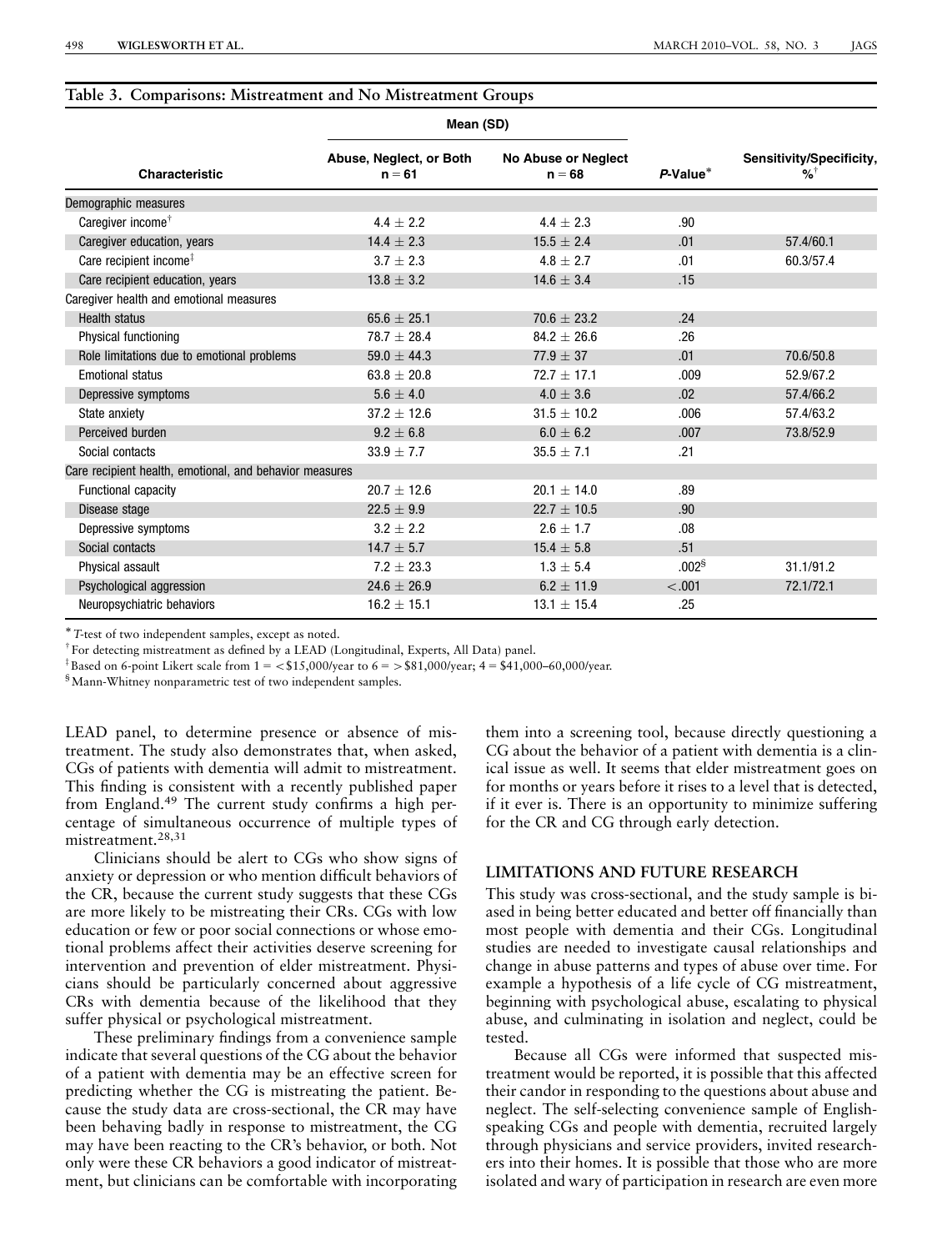vulnerable to abuse and neglect, experiencing even higher mistreatment rates than this study reports. Also, characteristics associated with mistreatment may differ in the dementia population not available for this project. Future research should expand the subsamples of people with dementia experiencing one or more categories of mistreatment so that statistically based predictive models can be developed for each subsample.

The suggested screening questions have not been tested in a clinical environment. Skilled elder mistreatment researchers conducting home assessments obtained the data. A follow-on study is needed to test the validity of these questions when used by clinicians in a clinical setting. Screening results must be compared with mistreatment outcomes obtained through validated research methods, such as those used in this study.

#### **CONCLUSION**

Because this and other studies show that close to half of people with dementia being cared for by a family member at home experience some form of mistreatment,<sup>13,14,28</sup> routine screening of these individuals is essential. The current study results show that CR aggressive behaviors indicate that the CR is being mistreated. If asked in an empathetic and supportive manner, CGs will admit to abusive behaviors. Clinicians who care for people with dementia have medical, ethical, and legal responsibilities to evaluate the caregiving situation for indicators of mistreatment.

#### ACKNOWLEDGMENTS

The Institute for Memory Impairments and Neurological Disorders provided access to research participants recruited for the following grants: P50 AG16573, Alzheimer's Disease Research Center at UCI and State of California; H&W 06-55313, Alzheimer's Disease Research Center of California at UCI. We are grateful to the Alzheimer's Association of Orange County for recruiting their clients as participants. Thanks also to the Alzheimer's Family Services Center and Director, Cordula Dick-Muehlke, PhD, and to UCI clinicians who conducted direct mailings to their clients: Claudia Kawas, MD, Bonnie Olsen, PhD, and Simin Torabzadeh, MD. The professionalism and compassion of the researchers as they collected data from caregiving dyads ensured the success of the project: Pamela Berkson, RN, NP, Sandhya Rao, MS, PT, and Maureen Barnett, BA. Also, thanks to Szu-Yun Leu, PhD, of the General Clinical Research Center, UCI, for consultation on the statistical analyses; Maria Corona, MS, for conducting preliminary analyses; and Dara Sorkin, PhD, Dana Mukamel, PhD, and Janel Alberts, PhD, for reviewing and commenting on a draft version of this article. Western Psychological Services approved use of the CTS2 modified for self-assessment of CGs of older adults.

Conflict of Interest: The editor in chief has reviewed the conflict of interest checklist provided by the authors and has determined that the authors have no financial or any other kind of personal conflicts with this paper.

Author Contributions: Dr. Mosqueda is responsible for the study concept and served as principal investigator and project director. Dr. Wiglesworth completed and implemented the study design and served as project manager.

Dr. Mulnard was liaison with the Institute for Memory Impairments and Neurological Disorders and served on the LEAD panel, as did Drs. Mosqueda, Gibbs, Liao, and Wiglesworth. Drs. Wiglesworth and Fitzgerald collaborated in designing the study analyses. Dr. Wiglesworth conducted the analyses and prepared the draft manuscript; all other authors reviewed it, and their contributions were incorporated.

Sponsor's Role: The project was supported through a research grant from the California Department of Health Services: State of California H&W 04-35515: Abuse of Elders with Dementia: Toward a Model of Prediction. Statistical analyses conducted under the auspices of the UCI General Clinical Research Center were funded by National Institutes of Health Grant GCRC:MO1 RR0082.

#### **REFERENCES**

- 1. Hansberry MR, Chen E, Gorbien MJ. Dementia and elder abuse. Clin Geriatr Med 2005;21:315–332.
- 2. Reis M. Validation of the Caregiver Abuse Screen (CASE). Can J Aging 1995;14(Suppl 2):45–61.
- 3. Fulmer T, Street S, Carr K. Abuse of the elderly: Screening and detection. J Emerg Nurs 1984;10:131–140.
- 4. Reis M, Nahmiash D. Validation of the Indicators of Abuse (IOA) screen. Gerontologist 1998;38:471–480.
- 5. Taylor DK, Bachuwa G, Evans J et al. Assessing barriers to the identification of elder abuse and neglect: A communitywide survey of primary care physicians. J Natl Med Assoc 2006;98:403.
- 6. Kennedy RD. Elder abuse and neglect: The experience, knowledge, and attitudes of primary care physicians. Fam Med 2005;37:481.
- 7. Jones JS, Veenstra TR, Seamon JP et al. Elder mistreatment: National survey of emergency physicians. Ann Emerg Med 1997;30:473.
- 8. Fulmer T, Guadagno L, Dyer CB et al. Progress in elder abuse screening and assessment instruments. J Am Geriatr Soc 2004;52:297.
- 9. American Medical Association Diagnostic and Treatment Guidelines on Elder Abuse and Neglect. Chicago: American Medical Association, 1992.
- 10. Neale AN, Hwalek MA, Scott RO et al. Validation of the Hwalek-Sengstock elder abuse screening test. J Appl Gerontol 1991;10:406–418.
- 11. Yaffe MJ, Wolfson C, Lithwick M et al. Development and validation of a tool to improve physician identification of elder abuse: The Elder Abuse Suspicion Index (EASI). J Elder Abuse Negl 2008;20:276–300.
- 12. Cohen M, Halevi-Levin S, Gagin R et al. Development of a screening tool for identifying elderly people at risk of abuse by their caregivers. J Aging Health 2006;18:660–685.
- 13. VandeWeerd C, Paveza GJ. Verbal mistreatment in older adults: A look at persons with Alzheimer's disease and their caregivers in the state of Florida. J Elder Abuse Negl 2005;17:11–30.
- 14. Cooney C, Mortimer A. Elder abuse and dementia-a pilot study. Int J Soc Psychiatry 1995;41:276–283.
- 15. Pot AM, van Dyck R, Jonker C et al. Verbal and physical aggression against demented elderly by informal caregivers in the Netherlands. Soc Psychiatry Psychiatr Epidemiol 1996;31:156–162.
- 16. Cooney C, Wrigley M. Abuse of the elderly with dementia. Ir J Psychol Med 1996;13:94–93.
- 17. Paveza GJ, Cohen D, Eisdorfer C et al. Severe family violence and Alzheimer's disease: Prevalence and risk factors. Gerontologist 1992;32:493–497.
- 18. Cohen M, Levin SH, Gagin R et al. Elder abuse: Disparities between older people's disclosure of abuse, evident signs of abuse, and high risk of abuse. J Am Geriatr Soc 2007;55:1224–1230.
- 19. Miller LS, Lewis MS, Williamson GM et al. Caregiver cognitive status and potentially harmful caregiver behavior. J Aging Mental Health 2006;10:125– 133.
- 20. Grafstrom M, Nordberg A, Winblad B. Abuse is in the eye of the beholder. Scand J Soc Med 1993;21:247–255.
- 21. Coyne AC, Reichman WE, Berbig LJ. The relationship between dementia and elder abuse. Am J Psychiatry 1993;150:643–646.
- 22. Williamson GM, Shaffer DR. Relationship quality and potentially harmful behaviors by spousal caregivers: How we were then, how we are now. Psychol Aging 2001;16:217–226.
- 23. Compton SA, Flanagan P, Gregg W. Elder abuse in people with dementia in Northern Ireland: Prevalence and predictors in cases referred to a psychiatry of old age service. Int J Geriatr Psychiatry 1997;12:632–635.